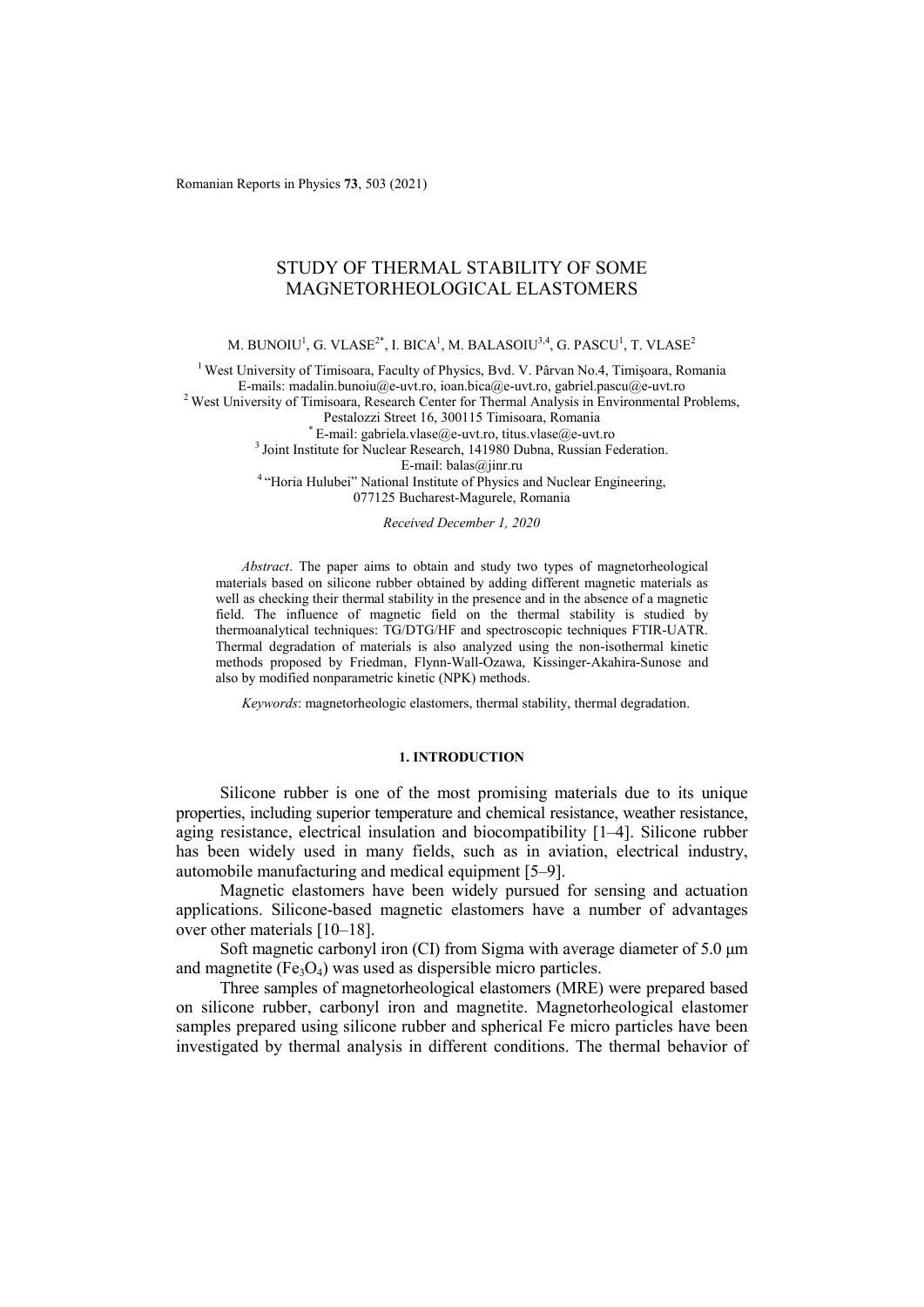|  | Article no. 503 |  |  |
|--|-----------------|--|--|
|--|-----------------|--|--|

the synthesized elastomers was qualitatively estimated by the thermoanalytical curves obtained at a heating rate of  $10^{\circ}$ C · min<sup>-1</sup>. Thermal degradation processes were also compared using spectroscopic techniques.

Samples were obtained by polymerizing silicone rubber with additives in the absence of magnetic field.

The behavior of the elastic materials obtained has been analyzed from a thermal and thermomechanical point of view, in the presence and absence of the magnetic field. Thermal analysis has been completed using FTIR-UATR spectrometric analysis both in the presence and absence of the magnetic field.

The kinetics of thermal degradation of magnetorheological materials has not been studied very much in the literature. Only studies in the nitrogen atmosphere of some types of conductometric elastomers are presented and the kinetics target only one method in calculating the kinetic parameters [19].

 Used either alone or in conjunction with other thermal analysis techniques like differential scanning calorimetry (DSC), thermogravimetric analysis, dynamic mechanical analysis, or thermoconductivity, the technique provides a large amount of valuable information on polymers and other materials that is difficult or even impossible to obtain by other analytical techniques.

## **2. MATERIALS AND METHODS**

### 2.1. MATERIALS AND SYNTHESIS

The following materials used for the preparation of the samples were:

– Silicone rubber (SR) type Globasil AL/40, Globalsilchimica SRL with Catalyst (C) type, Rhodorsil Cata 6H type from Bluestar Silicones;

– Carbonyl iron, type C-3518, from Sigma-Aldrich. The particle diameter in the powder is between 4.5 μm and 5.4 μm. CI microparticles have a Fe content of at least 97%;

– Magnetic-based (LM) magnetic oil and transformer oil (saturation magnetization = 550 Gs and density =  $1.465$  g⋅cm<sup>-3</sup>).

For sample E1 the composition used was  $SR = 75\%$  vol.;  $CI = 20\%$  vol.;  $C = 5\%$  and for sample E2 the composition was LM = 30% vol.; SR = 65% vol. and  $C = 5\%$  vol.

The method of preparation is based on the mechanical mixing of the components, the homogenized mixture is poured into molds, after 24 hours the mixture polymerizes and the results consist of elastic materials.

#### 2.2. METHODS

FTIR Spectra were collected in the  $4000 - 650$  cm<sup>-1</sup> spectral range with a resolution of 4 cm<sup>-1</sup> and 16 co-added scans using a PerkinElmer SPECTRUM 100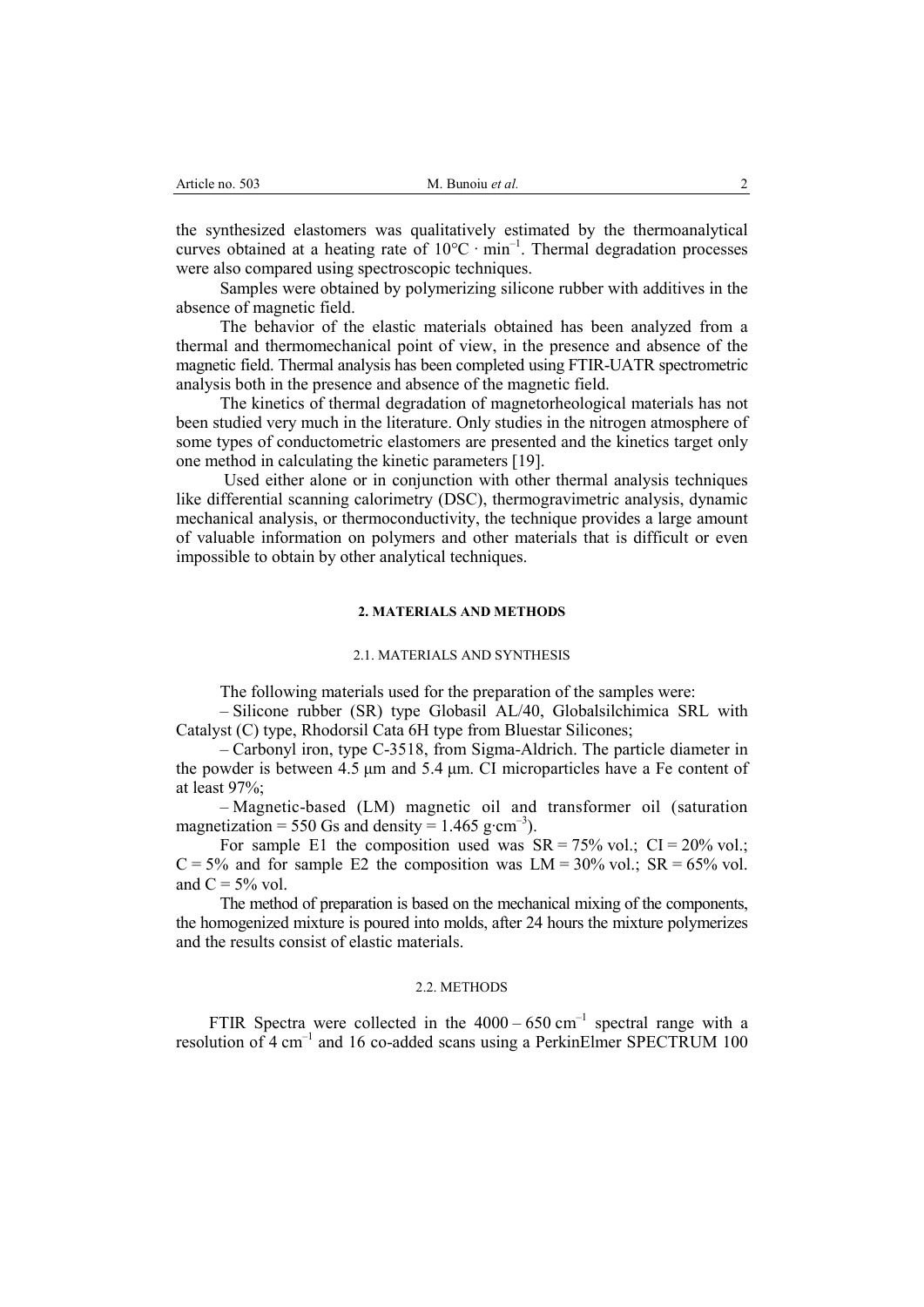spectrometer with Universal Attenuated total reflection Fourier transform infrared spectra (UATR-FTIR). Ultimate FT-IR techniques, such as the universal ATR (UATR), have found prominence in the analysis of different materials (Perkin Elmer, 2005). This technique of internal reflection is able to perform nondestructive analysis of solids, powders, liquids, and gels. One of the prerequisites of the UATR technique is a good contact between the crystal and the sample surface. The probe strength can be adjusted to obtain the most suitable contact, since different pressure levels influence directly on the intensities of the obtained spectra.

TG/DTG/DTA measurements were performed on a Perkin-Elmer DIAMOND TG/DTA instrument. The experiments were carried out with 6–10 mg of the sample, using an open aluminum crucible. The furnace temperature was programmed to rise under non-isothermal conditions from ambient temperature to 550°C linearly, at a heating rate of 10°C∙min–1. The experiments occur in a synthetic air atmosphere (Linde Gas 5.0) at a flow rate of 100 mL∙min–1. For kinetic analysis, the TG/DTG/DTA data were obtained at heating rates  $b = 7$ , 10, 12, 15 and  $20^{\circ}$ C · min<sup>-1</sup> were used. Thermal analysis occurs in the absence and in the presence of the magnetic field. The magnetic field strength of the circulator magnet used was 1.8 mT at 5 cm perpendicular to the ring plane. The magnet was also used in thermogravimetric and spectroscopic studies.

To perform the kinetic analysis of the TG experimental data, three isoconversional methods were used: a differential one Friedman (FR) and two integral ones: Kissinger-Akahira-Sunose (KAS), Flynn-Wall-Ozawa (FWO), and respectively, the modified nonparametric kinetics method (NPK).

#### **3. RESULTS AND DISCUSSIONS**

#### 3.1. FTIR SPECTRA

The FTIR spectra of the two samples was obtained in the absence and in the presence of the magnetic field.

The obtained spectra are shown in Fig. 1 for sample E1, E1 in the presence of magnetic field and E1 heated at  $300^{\circ}$ C and  $550^{\circ}$ C and in Fig. 2 for sample E2, E2 in the presence of magnetic field and E2 heated at 400°C and 550°C.

All elastomer samples show the same bands characteristic of polymers of polyoxysiloxane type at 2962 cm<sup>-1</sup> for  $v_{as}$  (CH<sub>3</sub>), 1400 – 1415 cm<sup>-1</sup> for  $\delta_{as}$  (CH<sub>3</sub>),  $1240 - 1280$  cm<sup>-1</sup> for Si-CH<sub>3</sub>,  $1100 - 1000$  cm<sup>-1</sup> for Si-O-Si and Si-O and  $840 - 790$  cm<sup>-1</sup>,  $700$  cm<sup>-1</sup> for Si(CH<sub>3</sub>)<sub>2</sub> respectively Si(CH<sub>3</sub>)<sub>3</sub>. For sample E1, the presence of vibration at  $1591 \text{ cm}^{-1}$  is characteristic for stretching of the C–C aromatic and  $C = N$  groups [20].

In the presence of the magnetic field, the FTIR spectrum presents the same characteristic peaks (see Fig. 1 and Fig. 2).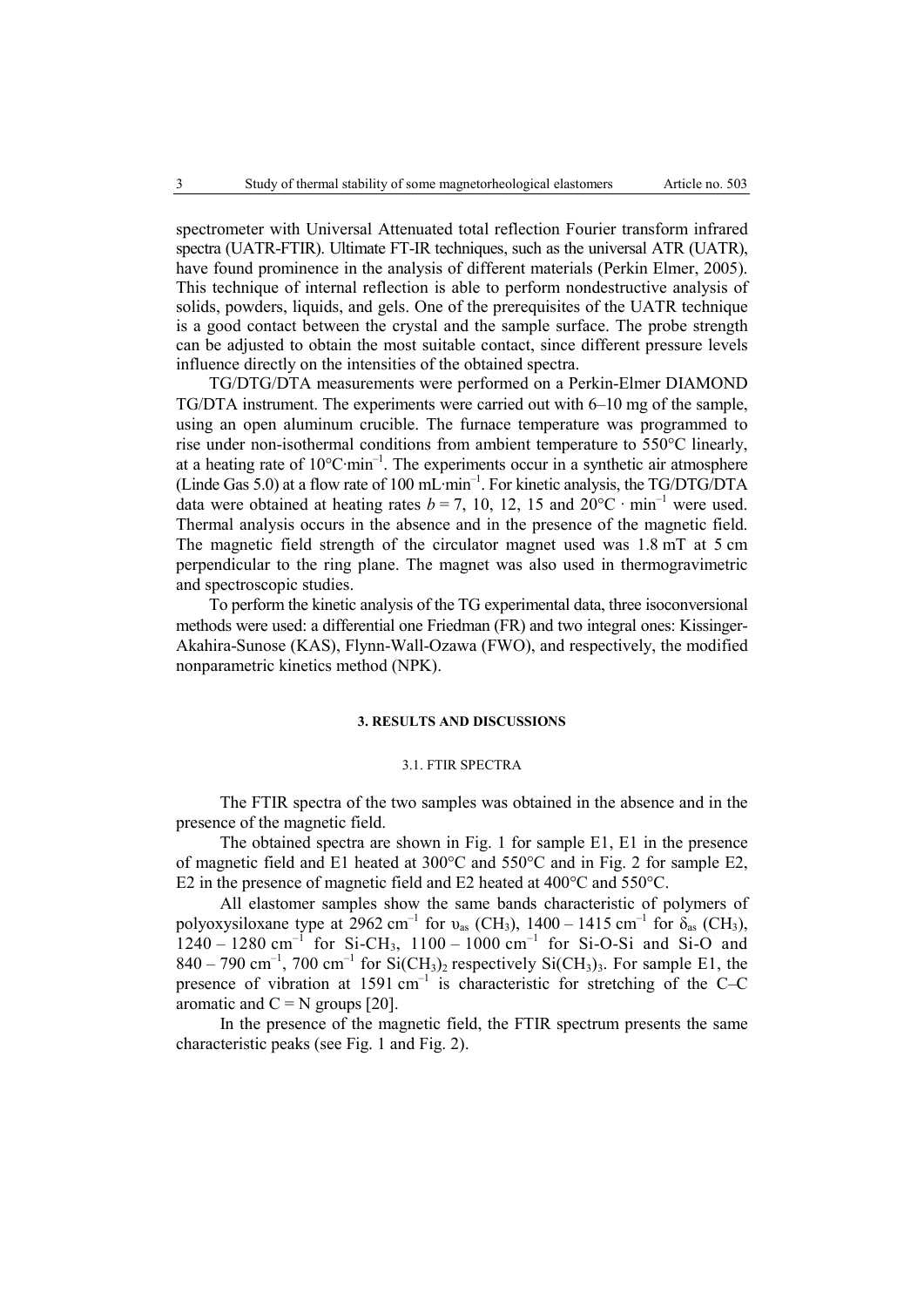

Fig. 1 – FTIR spectra of E1, E1 in the presence of magnetic field and E1 thermally treated at 300°C and 550°C**.** 



Fig. 2 – FTIR spectra of E2, E2 in the presence of magnetic field and E2 thermal treated at 400°C and 550°C.

For sample E1, the presence of the magnetic field causes the peak intensity to drop from  $1591 \text{ cm}^{-1}$ , the rest of the peaks are similar. After thermal treatment, Si-O-Si characteristic peaks remain in the range of  $1100-1000$  cm<sup>-1</sup> and discourage those characteristic of  $CH_3$  groups. Sample E2 is more thermally unstable than E1.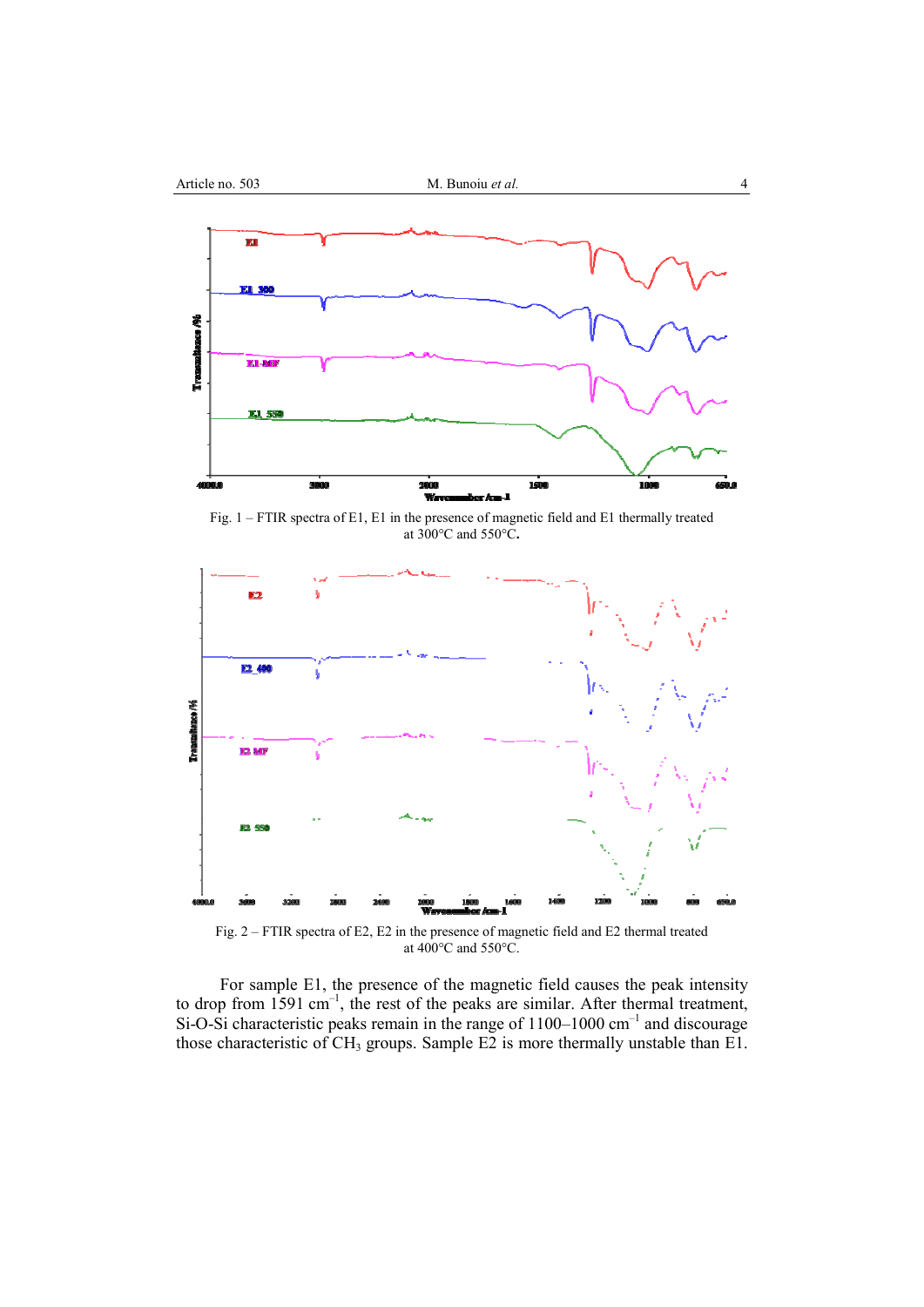The distortion of the structure is much more advanced. The thermal degradation of conductive silicone rubber is multistage and degradation of siloxane chains is initiated by the terminal group.

## 3.2. THERMOGRAVIMETRIC ANALYSIS

Thermal analysis carried out in the 35–530°C temperature range in the air atmosphere shows a slightly different behavior in the absence and presence of the magnetic field. In the presence of the magnetic field, all samples show a degradation that starts with about 10°C earlier.

The thermoanalytic curves obtained for samples E1, E1-MF and E2, E2-MF at a heating rate of 7°C∙min-1 are presented in Figs. 3 and 4.



Fig. 3 – Thermoanalytical curves obtained for sample E1 without (-) and in magnetic field (∙∙∙).

In the thermogravimetric study performed for the E1 sample, TG and HF curves showed the presence of two processes accompanied by mass loss, the first one in the temperature range of  $225.23^{\circ}\text{C} - 296.63^{\circ}\text{C}$  with a loss of 2.23% of the mass and the second one in the range of  $300^{\circ}$ C – 443<sup>o</sup>C with a loss of 29.83% of the sample mass. On the HF curve, a process in the  $450 - 550^{\circ}$ C range is also visible, which can be attributed to an oxidation process of Fe from the composition of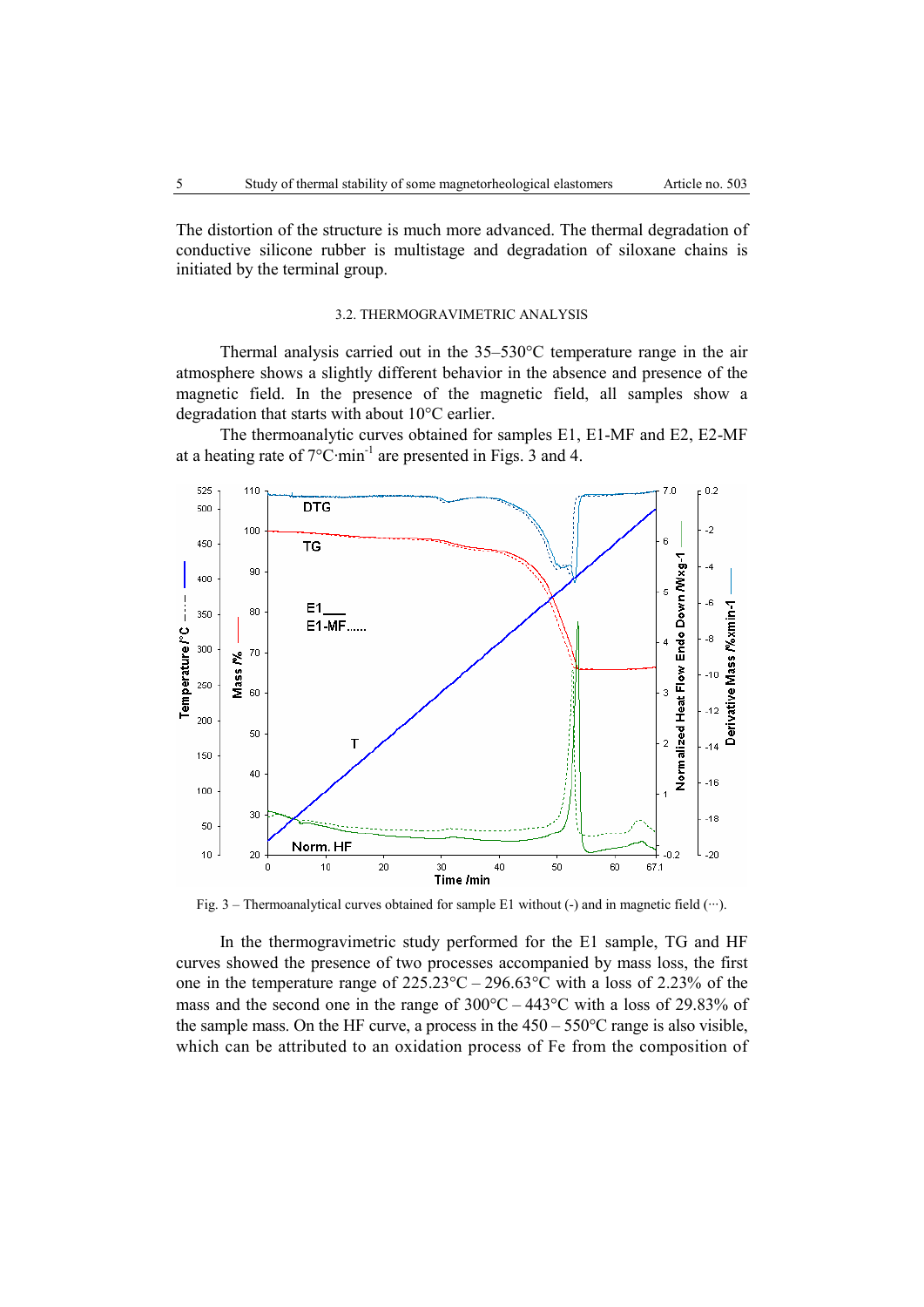the material [21, 22]. Analyzing the HF curve, it is observed that the first process is accompanied by an exothermic effect with  $\Delta H = -10.74 \text{ J} \cdot \text{g}^{-1}$  with a maximum at 259°C. The second process has two maxima at 398°C and 425.59°C with a  $\Delta H = -370.5 \mathrm{J} \cdot \mathrm{g}^{-1}$  just on exothermic process is visible.



Fig. 4 – Thermoanalytical curves obtained for sample E2 without (–) and in magnetic field (∙∙∙).

In the case of the E1-MF sample – the thermal analysis performed in the presence of a magnetic field revealed two degradation processes on the TG curve. The first decomposition process takes place in the range of  $223.76^{\circ}C - 297.75^{\circ}C$ with a mass loss of 2.43% of the sample accompanied by an exothermic peak with the maximum at 257°C poorly evidenced and with a  $\Delta H = -10.63 \text{ J} \cdot \text{g}^{-1}$ . The second process takes place in the range of  $300^{\circ}$ C –  $428^{\circ}$ C with a loss of 29.25% of the mass. On the DTG curves there are two peaks with maxima at 396°C, respectively 420°C, which leads us to the idea that the decomposition process is a complex one.

The HF curve shows a single powerful exothermic process with a maximum at 427°C and  $\Delta H = -317.3 \text{ J} \cdot \text{g}^{-1}$ .

The thermal analysis carried out in the case of the E2 sample in the absence of the magnetic field highlighted a continuous mass loss over 300°C. Analyzing the DTG and HF curves, seven peaks are observed, so there are seven decomposition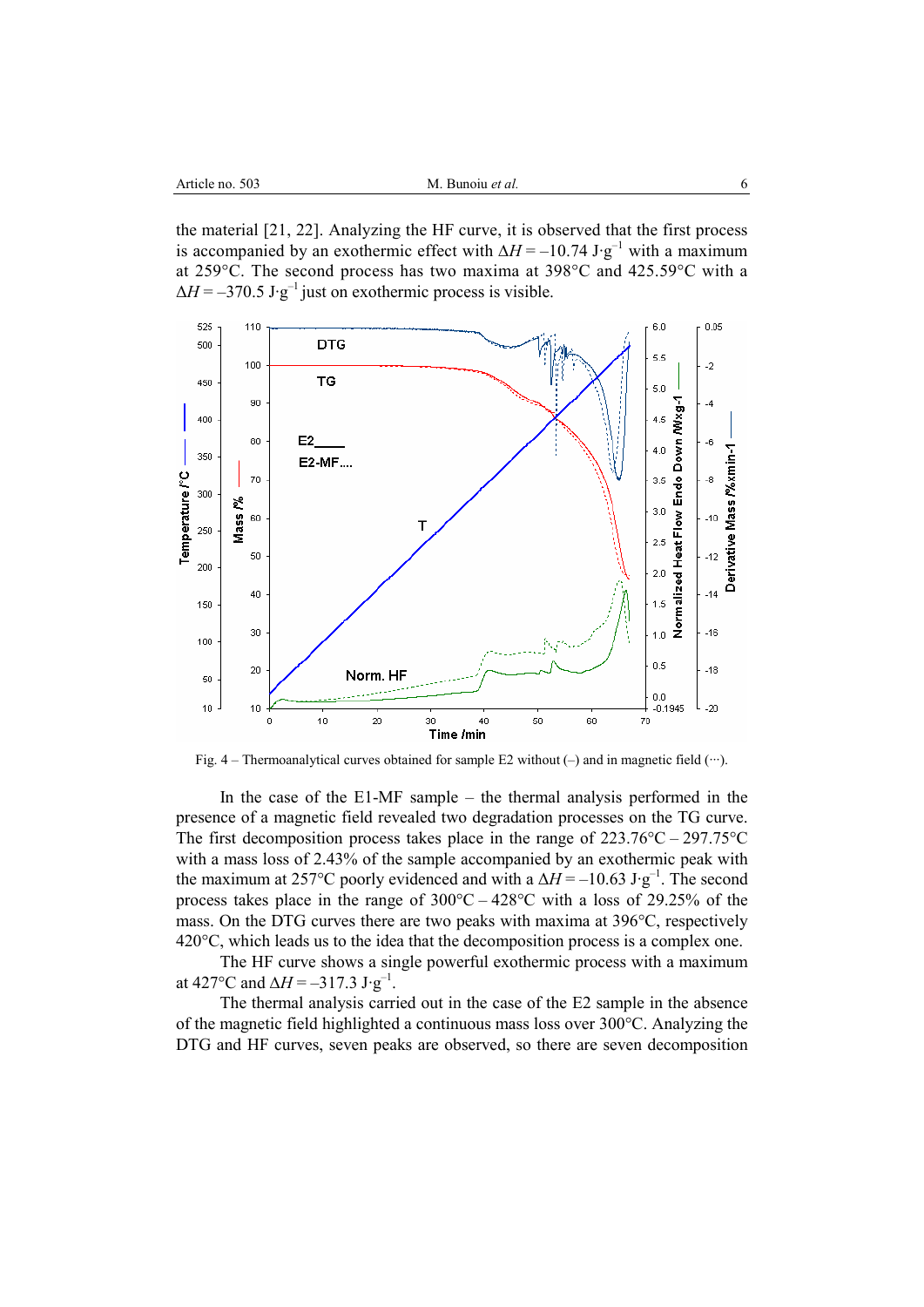processes and all processes are exothermic. The first process takes place in the range of  $285.56^{\circ}\text{C} - 390.17^{\circ}\text{C}$  with a mass loss of 8.82%. In this interval, the HF curve shows the maximum at 325°C with  $\Delta H = -77.82 \text{ J} \cdot \text{g}^{-1}$ . There is a continuous decomposition with a succession of six other processes difficult to separate on thermoanalytic curves. The second process takes place in the range of 391°C– 408°C with a loss of 2.12% of the mass with the maximum at 394°C. The last four processes are strongly exothermic with maxima at 410°C, respectively at 423.8°C, 427°C and 505°C. The total mass loss of the four processes is 44%.

For the thermal analysis of the E2 sample in the presence of the magnetic field, the decomposition begins at 303°C and finishes at 391°C with a mass loss of 9.83% and a  $\overline{\Delta H}$  = –107.52 J⋅g<sup>-1</sup> and a maximum at 325°C. The second process takes place in the range of  $391.4^{\circ}\text{C} - 407.9^{\circ}\text{C}$  with a loss of 2% of the mass with a maximum at 393°C. The last processes are strongly exothermic with maxima at  $413^{\circ}$ C and respectively at  $516^{\circ}$ C on the HF curve. The total mass loss of the four processes is 43%.

Analyzing the thermoanalytical curves presented in Figs. 3 and 4 it is observed that the presence of the magnetic field makes a slight shift at lower temperatures (maximum 10°C). The applied magnetic field does not however change the thermal decomposition of the two samples.

#### 3.3. KINETIC ANALYSIS

To perform kinetic analysis of TG experimental data, one differential method-Friedman (FR), two integral ones: Kissinger-Akahira-Sunose (KAS) and Flynn-Wall-Ozawa (FWO) and respectively a modified nonparametric kinetic method (NPK) were used.

Kinetic methods have been continuously developed, having started with Friedman's earlier work [23] in 1965, [24] Ozawa [25] in 1965, and Flynn and Wall in 1966 [26] of those reported by Kissinger [27] in 1957 and later by Akahira and Sunose [28] in 1971, and they have been used used on a wide range of substrates and materials.

The advantages of these methods consist in the "model free" processing of the data, in this case the conversion function  $f(\alpha)$  is not necessary to be known explicitly. However, some disadvantages of these methods are known, like the impossibility of evaluating independently the parallel processes which are involved in the degradation of the analyzed compounds. However, the obtained results by employing these methods can suggest if the decomposition mechanism is influenced by the degree of conversion  $\alpha$ , by analyzing the variation of apparent activation energies  $E_a$  *versus*  $\alpha$ . Commonly a variation of  $\pm$  10% around the theoretical mean value of calculated  $E_a$  is accepted for considering that the degradative process is a single-step one [28–31].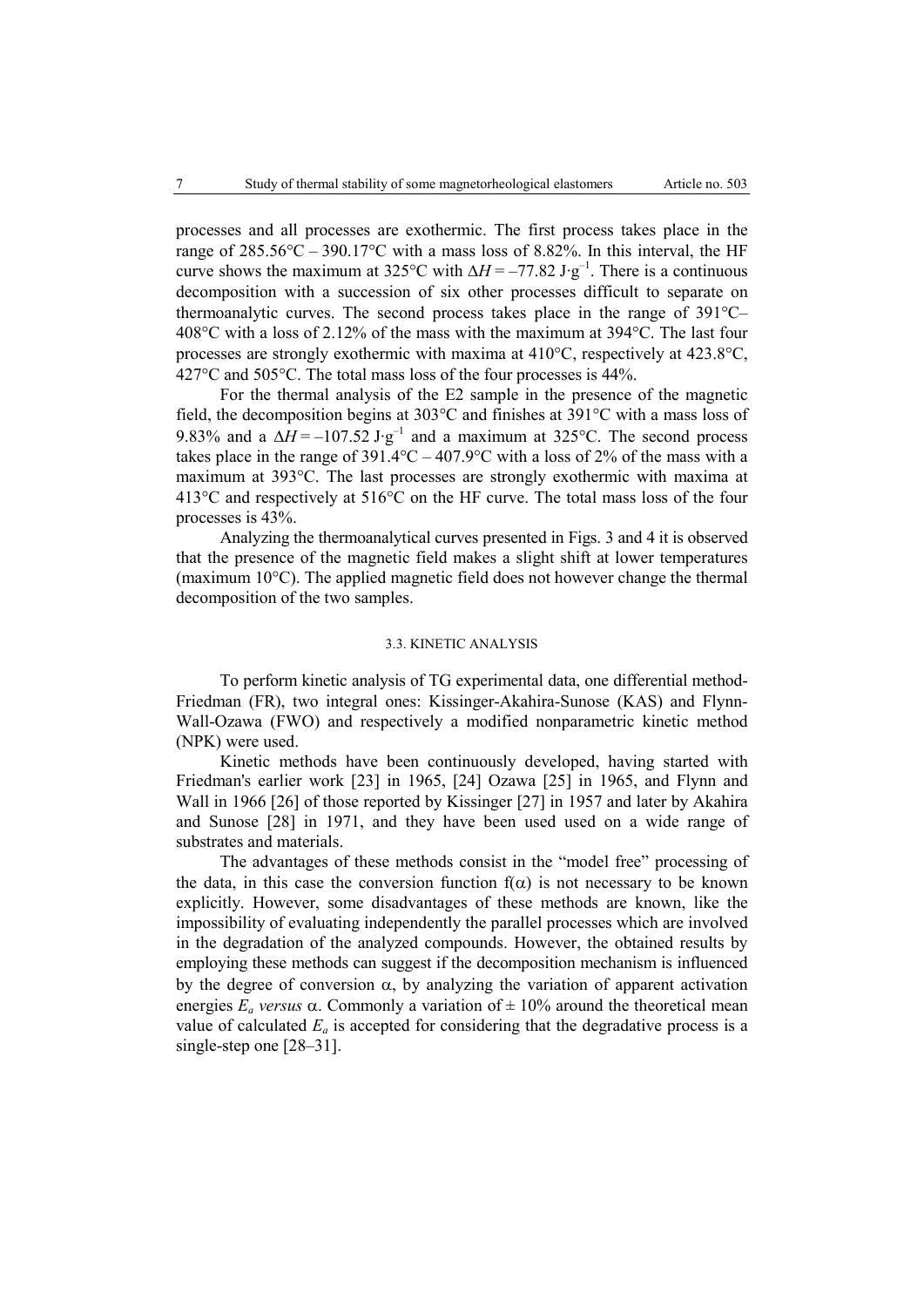The dependencies on conversion degree obtained after plotting of FR (eq. 1), FWO (eq. 2) and KAS (eq. 3) are presented in Figs. 5, 6 and 7. The estimation of  $E_a$  values was realized from the slopes of those lines, for  $\alpha = 0.05$  at  $\alpha = 0.95$ , with a variation step for  $\alpha$  of 0.05. The mean activation energy ( $\overline{E}$  [kJ·mol<sup>-1</sup>]) determined by the four different kinetic analysis method are presented in Table 1.

## *Table 1*

Mean activation energy  $(\overline{E}$ [kJ·mol<sup>-1</sup>]) determined by the 4 different kinetic analysis method

| Method<br>Sample | $E_a$ (FR) [kJ·mol <sup>-1</sup> ] | $E_a$ (FWO)<br>$[kJ \cdot mol^{-1}]$ | $E_a$ (KAS) [kJ·mol <sup>-1</sup> ] | $E_a$ (NPK)<br>$[kJ·mol-1]$ |
|------------------|------------------------------------|--------------------------------------|-------------------------------------|-----------------------------|
| E1               | $95.7 \pm 4.3$                     | $103.6 \pm 2.3$                      | $99.9 \pm 2.4$                      | $96.6 \pm 13.1$             |
| $E1 - MF$        | $76.5 \pm 5.1$                     | $93.9 \pm 2.3$                       | $89.7 \pm 2.5$                      | $86.0 \pm 4.0$              |
| E2               | $136.7 \pm 5.7$                    | $130.8 \pm 1.4$                      | $127.0 \pm 1.5$                     | $126.6 \pm 16.7$            |
| $E2 - MF$        | $197.1 \pm 16.7$                   | $181.5 \pm 10.3$                     | $184.1 \pm 10.8$                    | $182.0 \pm 11.6$            |



Fig. 5 – Variation in activation energy with degree of conversion for FR method, for: a) E1; b) E1-MF; c) E2; d) E2-MF samples.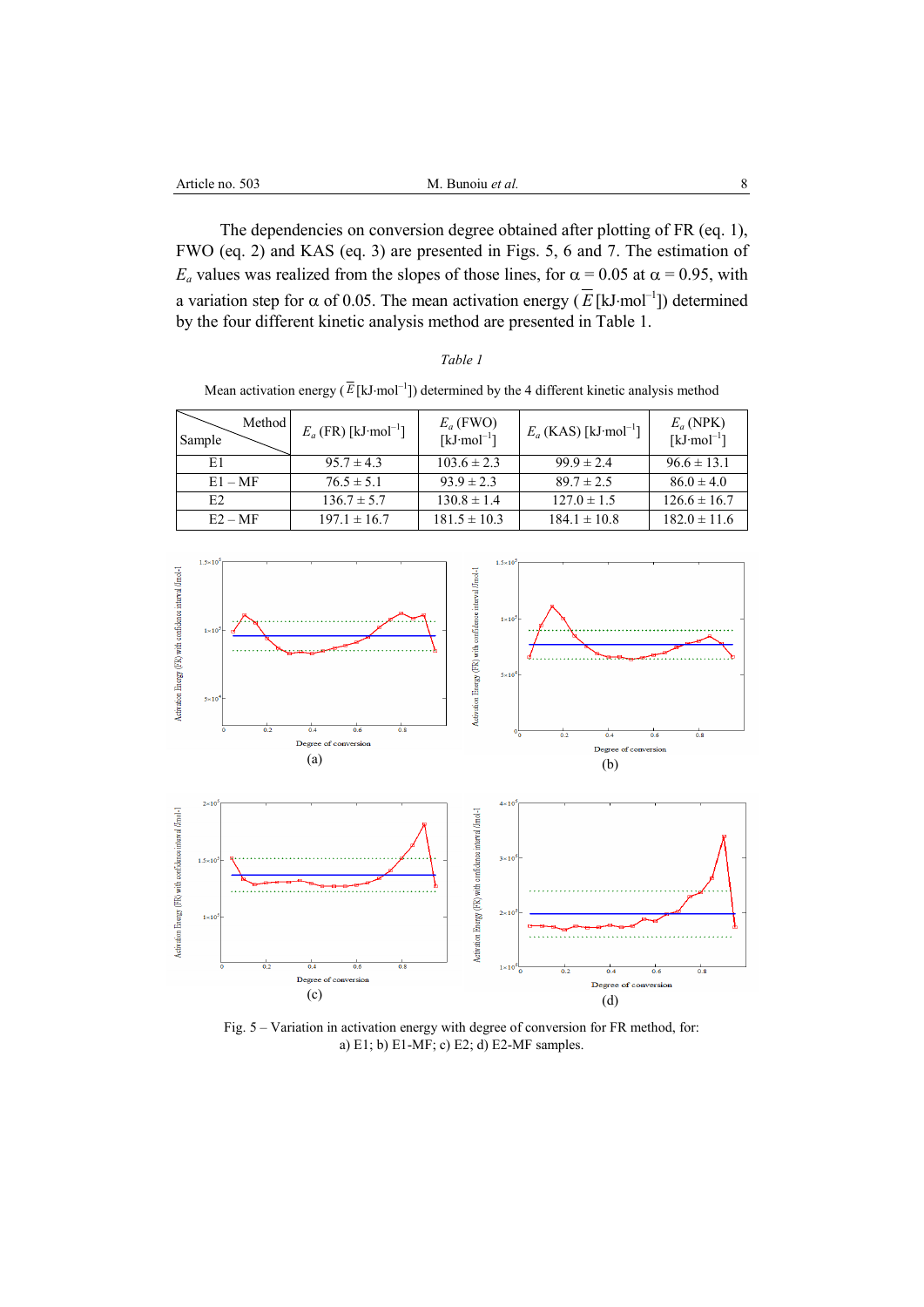

Fig. 6 – Variation in activation energy with degree of conversion for FWO method, for: a) E1; b) E1-MF; c) E2; d) E2-MF samples.

$$
\ln(\beta \cdot d\alpha/dT)\alpha = \ln[A \cdot f(\alpha)]\alpha - E/RT.
$$
 (1)

$$
\ln \beta = \ln A/[R \cdot g(\alpha)] - 5.331 - 1.052 \cdot E/RT, \tag{2}
$$

where  $g(\alpha) = \int \frac{d\alpha}{f(\alpha)}$  is the integral conversion function.

$$
\ln(\beta/T^2) = \ln[A \cdot R/E \cdot g(\alpha)] - E/RT. \tag{3}
$$

The average energies obtained using the kinetic methods used are graphically represented in figure for E1 and E1-MF respectively E2 and E2-MF.

Kissinger-Akahira-Sunose, Flynn-Wall-Ozawa and Friedmann methods revealed higher energies outside the 10% variation limit. Several values were out of the 10% variation limit, suggesting that the process is a multistep degradation. Following the fact that the variation of  $E_a$  versus  $\alpha$  was at several conversion degrees outside the 10% limit, suggesting the multistep degradation, the NPK method was used.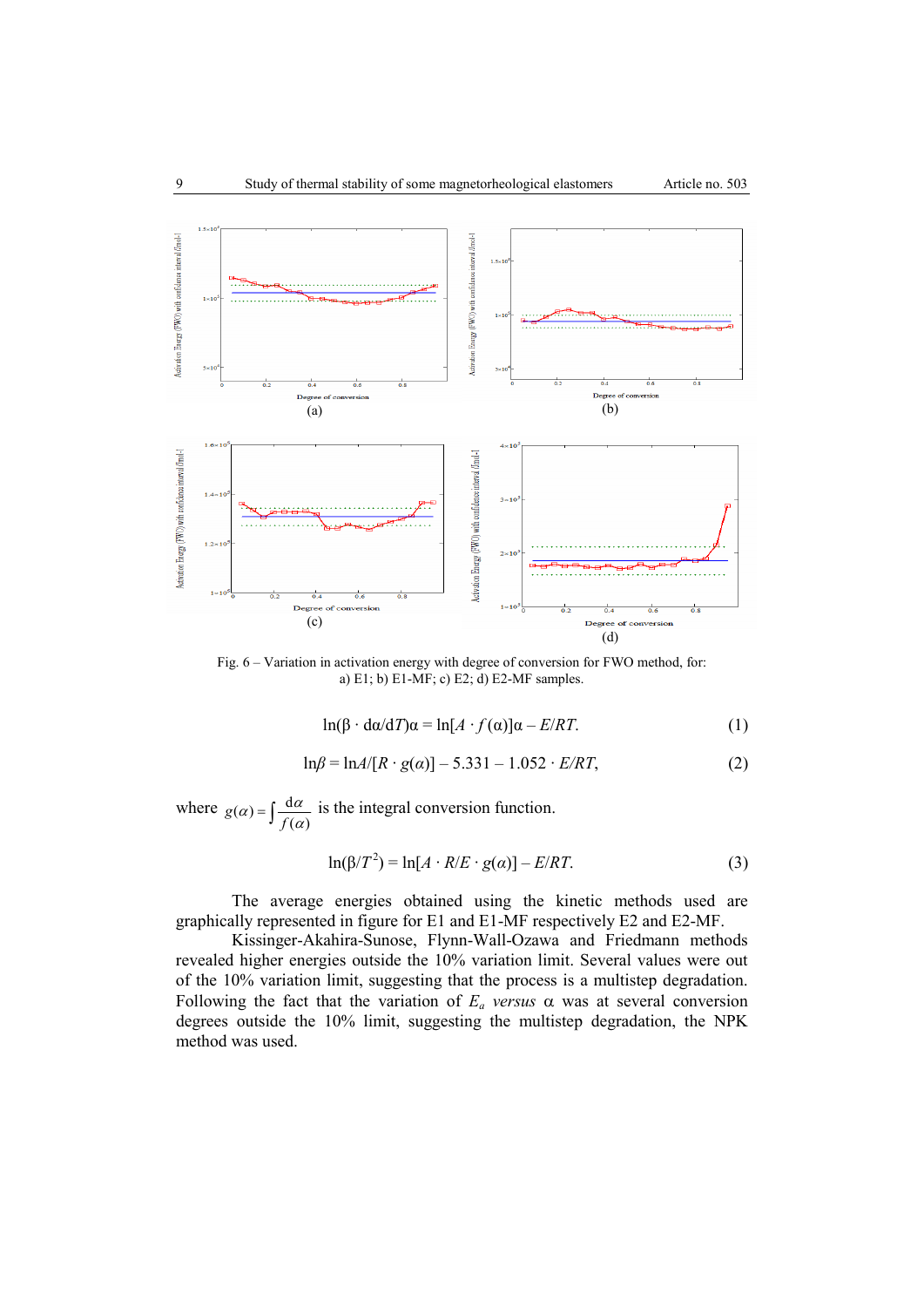

Fig. 7 – Variation in activation energy with degree of conversion for KAS method, for: a) E1; b) E1-MF; c) E2; d) E2-MF samples.

As an accepted fact, the reaction rate *r* can be expressed as a product of two independent functions, one depending on temperature, *k*(*T*), another on conversion,  $f(\alpha)$  respectively:

$$
r = k(T) \cdot f(\alpha). \tag{4}
$$

The validity of Eq. (4) is the only assumption made in the development of the nonparametric kinetics (NPK) method. The NPK method was introduced in 1998 by Serra, Nomen and Sempere [32, 33] and later developed by Vlase, Vlase and Doca [34], with the respect of the kinetic model suggested by Ŝestak and Berggren [35]:

$$
f(\alpha) = \alpha^m (1 - \alpha)^n. \tag{5}
$$

The main advantage of the NPK method are represented by the fact that all kinetic parameters  $(A, E, n, m)$  were obtained without any approximations, even if the decomposition process is a complex one.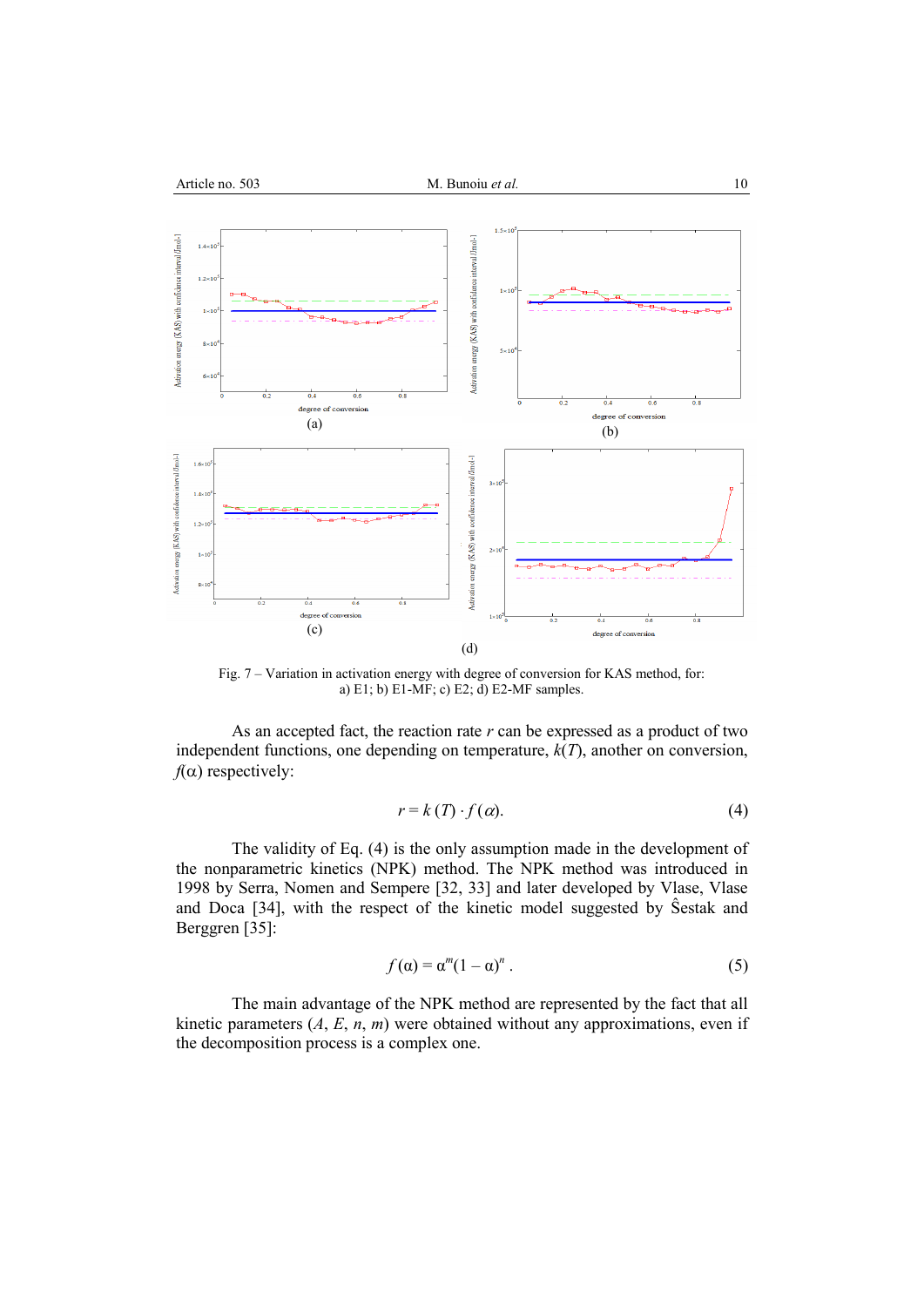The results obtained after using the NPK method are summarized in Table 2. The data indicates that the thermal decomposition of the samples follows in the temperature range studied two parallel processes, the main process with a contribution of over 89% for the E1 sample and over 70% for the E1-MF. For sample E2, the main process has a contribution of over 58% and over 67% in case of E2-MF sample.

|         |           | λ    | А                                                                   | E                       |     |      | Conversion function |                      | $\overline{E}$   |
|---------|-----------|------|---------------------------------------------------------------------|-------------------------|-----|------|---------------------|----------------------|------------------|
| Sample  | Process   | [%]  | $[\text{min}^{-1}]$                                                 | [ $kJ \cdot mol^{-1}$ ] |     | M    | corr.               | analyt.<br>form      | $[kJ·mol-1]$     |
| E1      | main      | 89.8 | $1.06 \cdot 10^{10} \pm 7.09 \cdot 10 \mid 100.1 \pm 4.3 \mid 0.33$ |                         |     |      | 0.995               | $(1-x)^{1/3}$        | $96.6 \pm 13.9$  |
|         | secondary | 6.9  | $1.25 \cdot 10^{9} \pm 1.51 \cdot 10^{5}$ 96.7 ± 0.9                |                         | 0.2 | 0.75 | 0.995               | $(x-x)^{1/5}x^{3/4}$ |                  |
| $E1-MF$ | main      | 71.4 | $5.94 \cdot 10^8 \pm 1.16 \cdot 10^2$   $77.5 \pm 3.5$   1.25       |                         |     |      | 0.999               | $(1-x)^{5/4}$        | $86.0 \pm 4.0$   |
|         | secondary |      | 27.6 3.36 $\cdot 10^{11} \pm 3.11 \cdot 10^{4}$ 111.2 $\pm 0.5$ 0.8 |                         |     |      |                     | $1 - x)^{4/5}$       |                  |
| E2      | main      |      | $58.2$ $5.75 \cdot 10^{10} \pm 3.11 \cdot 10^{4}$ 134.7 $\pm$ 7.4   |                         |     |      | 0.999               | $(1 - x)$            | $126.6 \pm 16.7$ |
|         | secondary | 39.2 | $6.05 \cdot 10^{9} \pm 7.01 \cdot 10^{7}$   123.0 $\pm$ 9.2         |                         |     |      | 0.994               |                      |                  |
| $E2-MF$ | main      | 67.9 | $1.93 \cdot 10^{15} \pm 6.88 \cdot 10^{2}$ 178.8 $\pm$ 5.5          |                         |     |      |                     | $(1 - x)$            | $182.0 \pm 11.6$ |
|         | secondary | 32.1 | $\frac{1.32 \cdot 10^{16} \pm 2.93 \cdot 10^{6}}{188.7 \pm 6.1}$    |                         |     |      |                     | x                    |                  |

Results of the NPK method for the degradation of the samples

The results obtained from kinetic studies using the NPK method led to the observation that for the E1 sample the main process presents a chemical contribution  $(n = 0.33)$  and the secondary process presents a chemical contribution  $(n = 0.20)$  and a physical one  $(m = 0.75)$ . In the case of thermal degradation of the E1-MF sample, it is observed that the main process and secondary process has only one chemical contribution ( $n = 1.25$  respectively  $m = 0.8$ ). In the case of E2 and E2-MF, the main process presents only the chemical contribution  $(m = 1)$  and the secondary process presents only physical contributions with changing activation energy [36, 38].

Following the kinetic study, we can say that in the case of the E1 sample the application of the magnetic field leads to a decrease of  $E_a$  and a modification of the mechanism. In the case of the secondary process, the physical contribution disappears, probably due to the blocking induced by the presence of the magnetic field. In the case of E2 material with magnetite addition, although the activation energy is higher the secondary process, the physical one with  $m = 1$  changes in the presence of the magnetic field at  $m = 3$ , so decomposition takes place at lower temperatures.

We can say that the addition of magnetic components influences differently the thermal degradation of the material in the presence and absence of the magnetic field.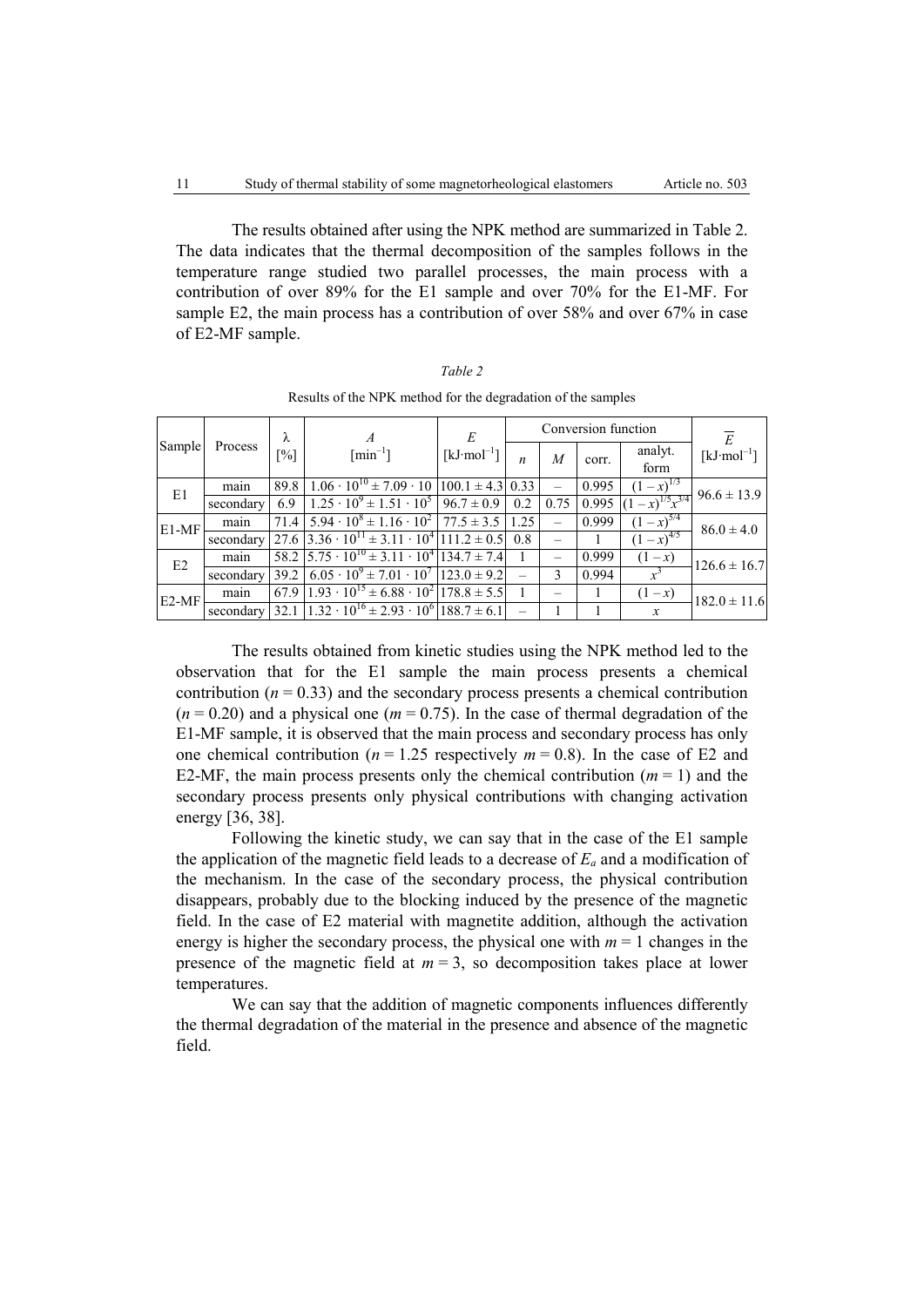#### **4. CONCLUSIONS**

Three samples of magnetorheological elastomers were prepared based on silicone rubber, carbonyl iron and magnetite.

The elastic materials obtained was analyzed from the point of view of the thermal behavior in the presence and absence of the magnetic field. Thermal analysis it was completed with FTIR-UATR spectrometric analysis in the presence and absence of the magnetic field and kinetic study.

Kinetic studies have completed the results of the thermoanalytic and spectroscopic techniques very well, explaining the slight thermal instability of the samples in the presence of the magnetic field.

The paper highlighted the different thermal behavior of the two materials. These materials modify their physical properties with temperature, the reason being the magnetic dipole chains, which are formed in the elastic matrix when the magnetorheologic elastomer is placed in the magnetic field, change their configuration with temperature.

#### **REFERENCES**

- 1. M. Amjadi, K. U. Kyung, I. Park, and M. Sitti, *Stretchable, Skin‐Mountable, and Wearable Strain Sensors and Their Potential Applications: A Review*, Adv. Func. Mater. **26**, 1678–1698 (2016).
- 2. B. Li, S. Chen, and J. Zhang, *Synthesis and characterization of vinyl-terminated copolysiloxanes containing 3,3,3-trifluoropropyl groups*, Polym. Chem. **3**, 2366–2376 (2012).
- 3. T. Ogoshi, T. Fujuwara, M. Bertolucci, G. Galli, E. Chiellini, Y. Chujo, and K. J. Wynne, *Tapping Mode AFM Evidence for an Amorphous Reticular Phase in a Condensation-Cured Hybrid Elastomer: α,ω-Dihydroxypoly(dimethylsiloxane)/Poly(diethoxysiloxane)/Fumed Silica Nanoparticles*, J. Am. Chem. Soc. **126**, 12284–12285 (2004).
- 4. R. Pelrine, R. Kornbluh, Q. Pei, and J. Joseph, *High-speed electrically actuated elastomers with strain greater than 100%*, Science **287**, 836–839 (2000).
- 5. C. G. Zimmermann, *Degradation mechanism of silicone glues under UV irradiation and options for designing materials with increased stability*, MRS Bull. **35**, 48–54 (2010).
- 6. S. Risse, B. Kussmaul, H. Kruger, and G. Kofod, *A versatile method for enhancement of electromechanical sensitivity of silicone elastomers*, RSC Adv. **2**, 9029–9035 (2012).
- 7. R. Sandén, *Preparation and characterization of silicone rubber with high modulus via tension spring-type crosslinking*, Polym. Test. **21**, 61–64 (2002).
- 8. A. M. Ragheb, M. A. Brook, and M. Hrynyk, *Activity and stability of enzymes incorporated into acrylic polymer*, Biomaterials **26**, 1653–1664 (2005).
- 9. B. M. Holzapfel, J. C. Reichert, J. T. Schantz, U. Gbureck, L. Rackwitz, U. Nöth, F. Jakob, M. Rudert, J. Groll, and D. W. Hutmacher, *How smart do biomaterials need to be? A translational science and clinical point of view*, Adv. Drug Delivery Rev. **65**, 581–603 (2013).
- 10. I. Bica, *The influence of hydrostatic pressure and transverse magnetic field on the electric conductivity of the magnetorheological elastomers*, J. Ind. Eng. Chem. **18**, 483–486 (2012).
- 11. M. Bunoiu, J. Neamtu, L. Chirigiu, M. Bălăşoiu, G. Pascu, I. Bica, and L. M. E. Chirigiu, *Hybrid Magnetorheological Elastomers: Effects of the magnetic field on some electrical properties*, Appl. Surf. Sci. **424**, 282–289 (2017).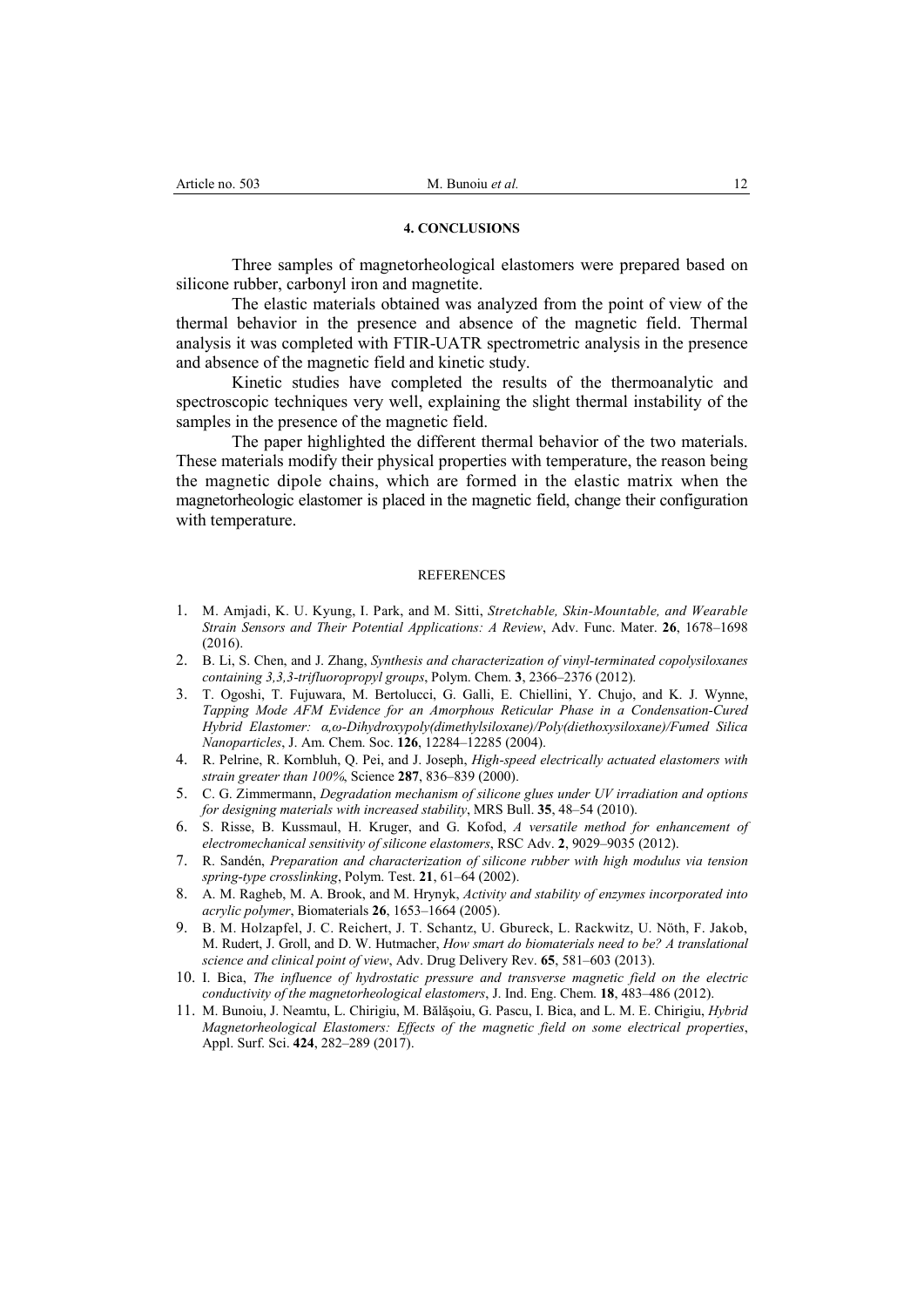- 12. I. Bica, *Magnetorheological elastomer-based quadrupolar element of electric circuits*, Mat. Sci. Eng. B-Solid. **166**, 94–98 (2010).
- 13. E. M. Anitas, I. Bica, R. V. Erhan, M. Bunoiu, and A. I. Kuklin, *Structural properties of composite elastomeric membranes using small-angle neutron scattering*, Rom. J. Phys. **60**, 653–657 (2015).
- 14. I. Bica, M. Balasoiu, M. Bunoiu, and L. Iordaconiu, *Microparticles and electroconductive magnetorheological suspensions*, Rom. J. Phys. **61**, 926–945 (2016).
- 15. I. Bica, E. M. Anitas, M. Bunoiu, L. Iordaconiu., C. M. Bortun, and L. M. E. Averis, *Mechanisms of micropore formation in silicone rubber based membranes*, Rom. J. Phys. **61**, 464–472 (2016).
- 16. M. Balasoiu, V. T. Lebedev, Yu. L. Raikher, I. Bica, and M. Bunoiu, *The implicit effect of texturizing field on the elastic properties of magnetic elastomers revealed by SANS*, J. Magn. Magn. Mater. **431**, 126–129 (2017).
- 17. M. Stoia, P. Barvinschi, L. Barbu-Tudoran, and M. Bunoiu, *Influence of polyols on the formation of nanocrystalline nickel ferrite inside silica matrices*, J. Cryst. Growth **457**, 294–301 (2017).
- 18. M. Bunoiu, and I. Bica, *Magnetorheological elastomer based on silicone rubber, carbonyl iron and Rochelle salt: Effects of alternating electric and static magnetic fields intensities*, J. Ind. Eng. Chem. **37**, 312–318 (2015).
- 19. J. Zhang, S. Feng, and M. Qingyu, *Kinetics of the Thermal Degradation and Thermal Stability of Conductive Silicone Rubber Filled with Conductive Carbon Black.* J. Appl. Polym. Sci. **89**, 1548–1554 (2003).
- 20. A. I. Perales-Martínez, L. M. Palacios-Pineda, L. M. Lozano-Sanchez, O. Martínez-Romero, J. G. Puente-Cordova, and A. Elías-Zúniga, *Enhancement of a magnetorheological PDMS elastomer with carbonyl iron particles*, Polym. Test. **57**, 78–86 (2017).
- 21. R. Li, C. Zhou, L. Yu, Y. Chen, H. Zou, and M. Liang, *Study on the thermal stability and ablation properties of metallic oxide-filled silicone rubber composites using uniform design method*, J. Polym. Eng. **36**, 805–811 (2016).
- 22. Z. Xian-Zhou, G. Xing-long, Z. Pei-qiang, and L. Wei-hua, *Existence of Bound-Rubber in Magnetorheological Elastomers and Its Influence on Material Properties*, Chinese J. Chem. Phys. **20**, 173–179 (2007).
- 23. H. L. Friedman, *Kinetics of thermal degradation of char-foaming plastics from thermogravimetry: application to a phenolic resin*, J. Polym. Sci. C **6**,183–195 (1965).
- 24. T. Ozawa, *A new method of analyzing thermogravimetric data*, Bull. Chem Soc. Jpn. **38**, 1881–1886 (1965).
- 25. J. H. Flynn, and L. A. Wall, *A quick, direct method for the determination of activation energy from thermogravimetric data*, Polym. Lett. **4**, 323–328 (1966).
- 26. H. E. Kissinger, *Reaction kinetics in differential thermal analysis*, Anal. Chem. **29**, 1702–1706 (1957).
- 27. T. Akahira, and T. Sunose, *Joint convention of four electrical institutes. Research Report Chiba Institute of Technology*, Sci. Technol. **16**, 22–31 (1971).
- 28. I. Ledeti, M. Murariu, G. Vlase, T. Vlase, N. Doca, A. Ledeti, L. M. Suta, and T. Olariu, *Investigation of thermal-induced decomposition of iodoform*, J. Therm. Anal. Calorim. **127**, 565–570 (2017).
- 29. N. Doca, G. Vlase, T. Vlase, M. Perţa, G. Ilia, and N. Plesu, *TG, EGA and kinetic study by nonisothermal decomposition of a polyaniline with different dispersion degree*, J. Therm. Anal. Calorim. 97:479–484 (2009).
- 30. T. Vlase, G. Vlase, N. Doca, S. Iliescu, and G. Ilia, *Thermo-oxidative degradation of polymers containing phosphorus in the main chain*, High Performance Polymers **22**, 863–875 (2010).
- 31. C. Bolcu, G. Vlase, T. Vlase, P. Albu, N. Doca, and E. Şisu, *Thermal behavior of some polyurethanes reticulated by aminated maltose*, J. Therm. Anal. Calorim. **113**, 1409–1414 (2013).
- 32. R. Serra, R. Nomen, and J. Sempere, *The non-parametric kinetics. A new method for the kinetic study of thermoanalytical data*, J. Therm. Anal. Calorim. **52**, 933–943 (1998).